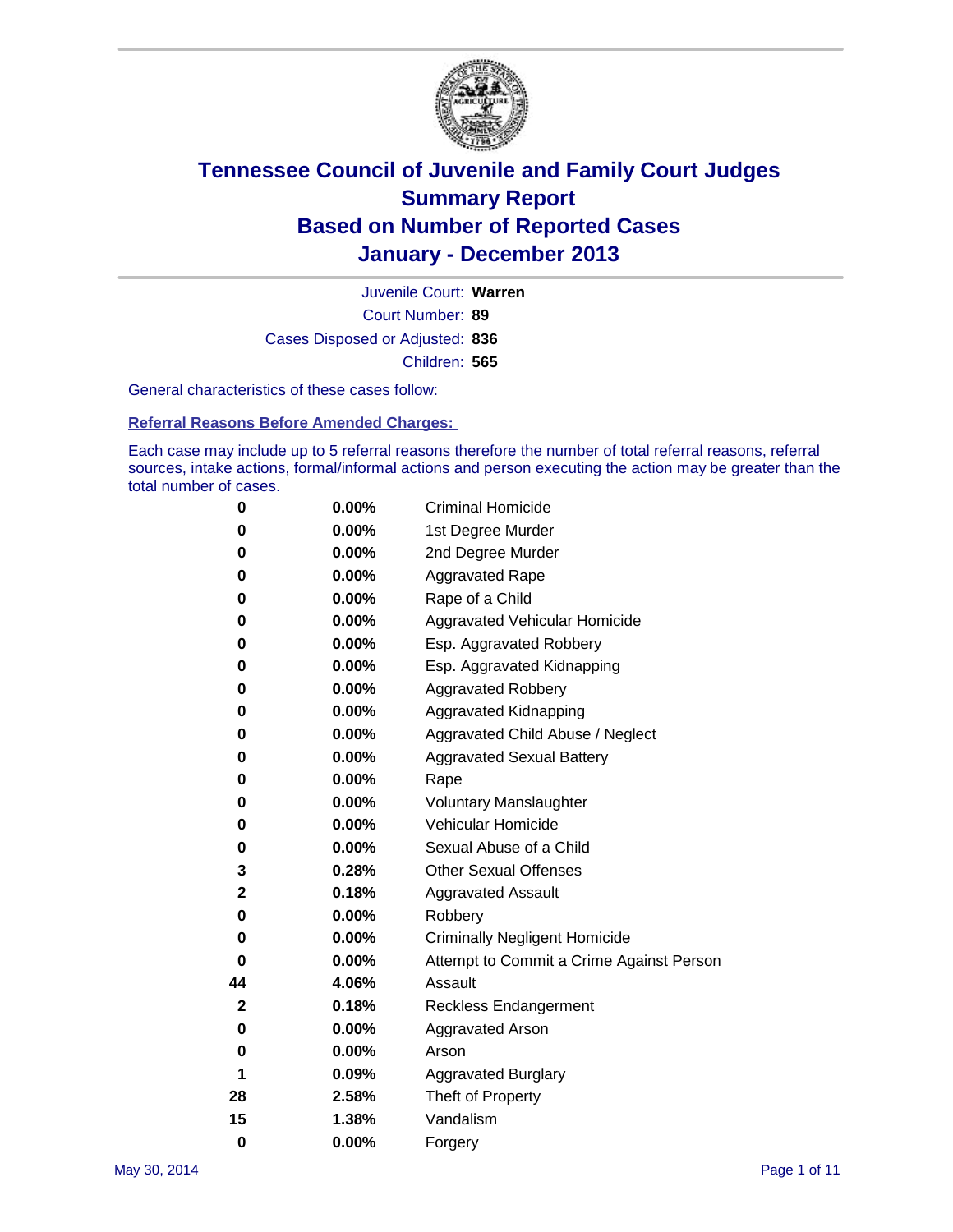

Court Number: **89** Juvenile Court: **Warren** Cases Disposed or Adjusted: **836** Children: **565**

#### **Referral Reasons Before Amended Charges:**

Each case may include up to 5 referral reasons therefore the number of total referral reasons, referral sources, intake actions, formal/informal actions and person executing the action may be greater than the total number of cases.

| 0            | 0.00%    | <b>Worthless Checks</b>                                     |
|--------------|----------|-------------------------------------------------------------|
| 0            | 0.00%    | Illegal Possession / Fraudulent Use of Credit / Debit Cards |
| 10           | 0.92%    | <b>Burglary</b>                                             |
| $\mathbf{2}$ | 0.18%    | Unauthorized Use of a Vehicle                               |
| 0            | 0.00%    | <b>Cruelty to Animals</b>                                   |
| 0            | $0.00\%$ | Sale of Controlled Substances                               |
| 16           | 1.48%    | <b>Other Drug Offenses</b>                                  |
| 32           | 2.95%    | <b>Possession of Controlled Substances</b>                  |
| 0            | $0.00\%$ | <b>Criminal Attempt</b>                                     |
| 0            | $0.00\%$ | Carrying Weapons on School Property                         |
| 1            | 0.09%    | Unlawful Carrying / Possession of a Weapon                  |
| 1            | 0.09%    | <b>Evading Arrest</b>                                       |
| 1            | 0.09%    | Escape                                                      |
| $\mathbf 2$  | 0.18%    | Driving Under Influence (DUI)                               |
| 9            | 0.83%    | Possession / Consumption of Alcohol                         |
| $\mathbf 2$  | 0.18%    | Resisting Stop, Frisk, Halt, Arrest or Search               |
| 0            | 0.00%    | <b>Aggravated Criminal Trespass</b>                         |
| $\mathbf 2$  | 0.18%    | Harassment                                                  |
| 7            | 0.65%    | Failure to Appear                                           |
| $\mathbf 2$  | 0.18%    | Filing a False Police Report                                |
| 1            | 0.09%    | Criminal Impersonation                                      |
| 17           | 1.57%    | <b>Disorderly Conduct</b>                                   |
| 0            | 0.00%    | <b>Criminal Trespass</b>                                    |
| 1            | 0.09%    | <b>Public Intoxication</b>                                  |
| 0            | $0.00\%$ | Gambling                                                    |
| 280          | 25.83%   | Traffic                                                     |
| 12           | 1.11%    | <b>Local Ordinances</b>                                     |
| $\mathbf{2}$ | 0.18%    | Violation of Wildlife Regulations                           |
| 17           | 1.57%    | Contempt of Court                                           |
| 91           | 8.39%    | Violation of Probation                                      |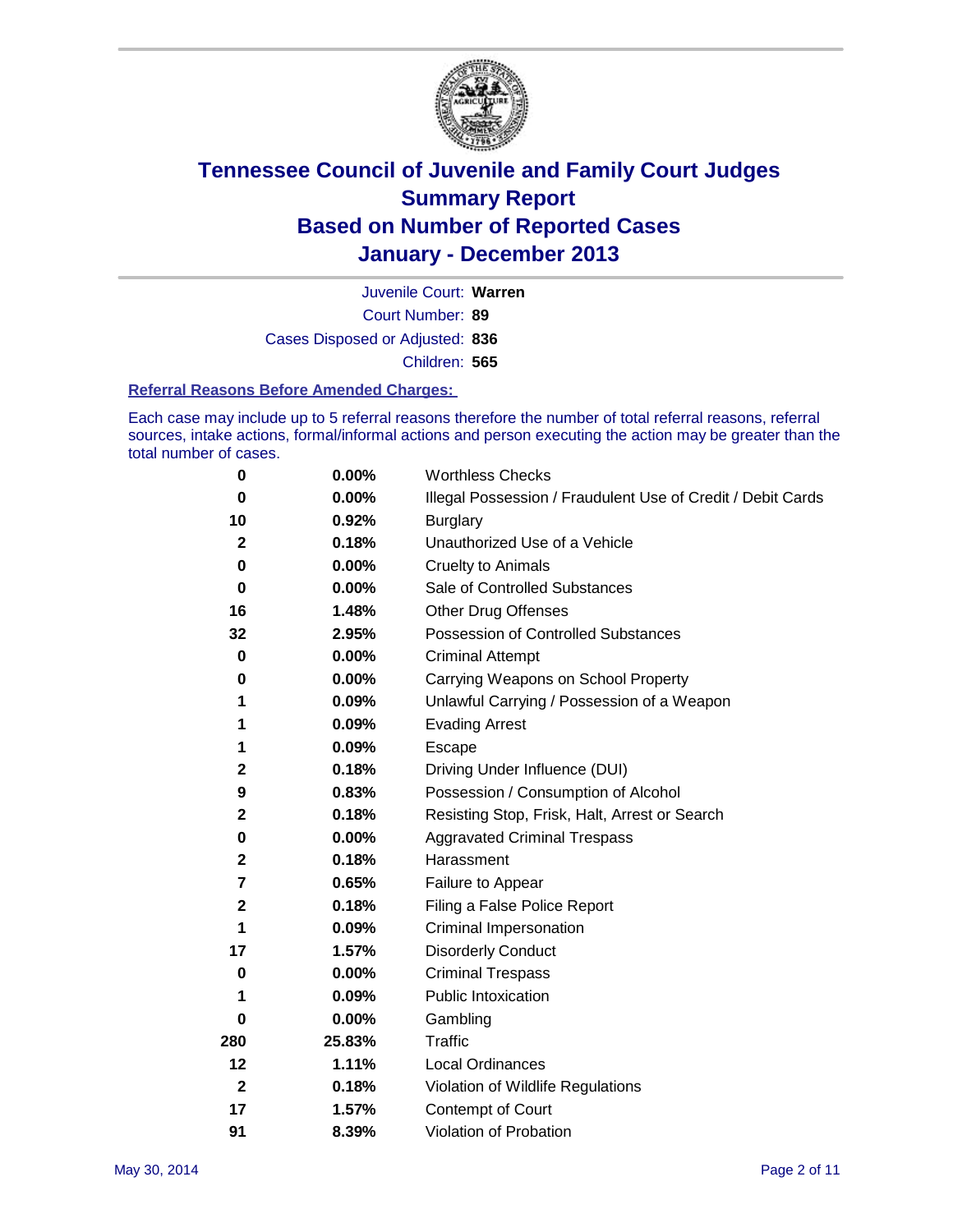

Court Number: **89** Juvenile Court: **Warren** Cases Disposed or Adjusted: **836** Children: **565**

#### **Referral Reasons Before Amended Charges:**

Each case may include up to 5 referral reasons therefore the number of total referral reasons, referral sources, intake actions, formal/informal actions and person executing the action may be greater than the total number of cases.

| 10           | 0.92%    | Violation of Aftercare                 |
|--------------|----------|----------------------------------------|
| 41           | 3.78%    | <b>Unruly Behavior</b>                 |
| 305          | 28.14%   | Truancy                                |
| 19           | 1.75%    | In-State Runaway                       |
| $\mathbf{2}$ | 0.18%    | Out-of-State Runaway                   |
| 33           | 3.04%    | Possession of Tobacco Products         |
| 4            | 0.37%    | Violation of a Valid Court Order       |
|              | 0.09%    | <b>Violation of Curfew</b>             |
| 0            | $0.00\%$ | Sexually Abused Child                  |
| 0            | $0.00\%$ | <b>Physically Abused Child</b>         |
| 0            | $0.00\%$ | Dependency / Neglect                   |
| 0            | $0.00\%$ | <b>Termination of Parental Rights</b>  |
| 0            | $0.00\%$ | <b>Violation of Pretrial Diversion</b> |
| 0            | $0.00\%$ | Violation of Informal Adjustment       |
| 65           | 6.00%    | <b>Judicial Review</b>                 |
| 0            | $0.00\%$ | <b>Administrative Review</b>           |
| 0            | $0.00\%$ | <b>Foster Care Review</b>              |
|              | $0.09\%$ | Custody                                |
| 0            | $0.00\%$ | Visitation                             |
| 0            | $0.00\%$ | Paternity / Legitimation               |
| 0            | 0.00%    | Child Support                          |
| 0            | 0.00%    | <b>Request for Medical Treatment</b>   |
| 0            | $0.00\%$ | <b>Consent to Marry</b>                |
| 0            | 0.00%    | Other                                  |
| 1,084        | 100.00%  | <b>Total Referrals</b>                 |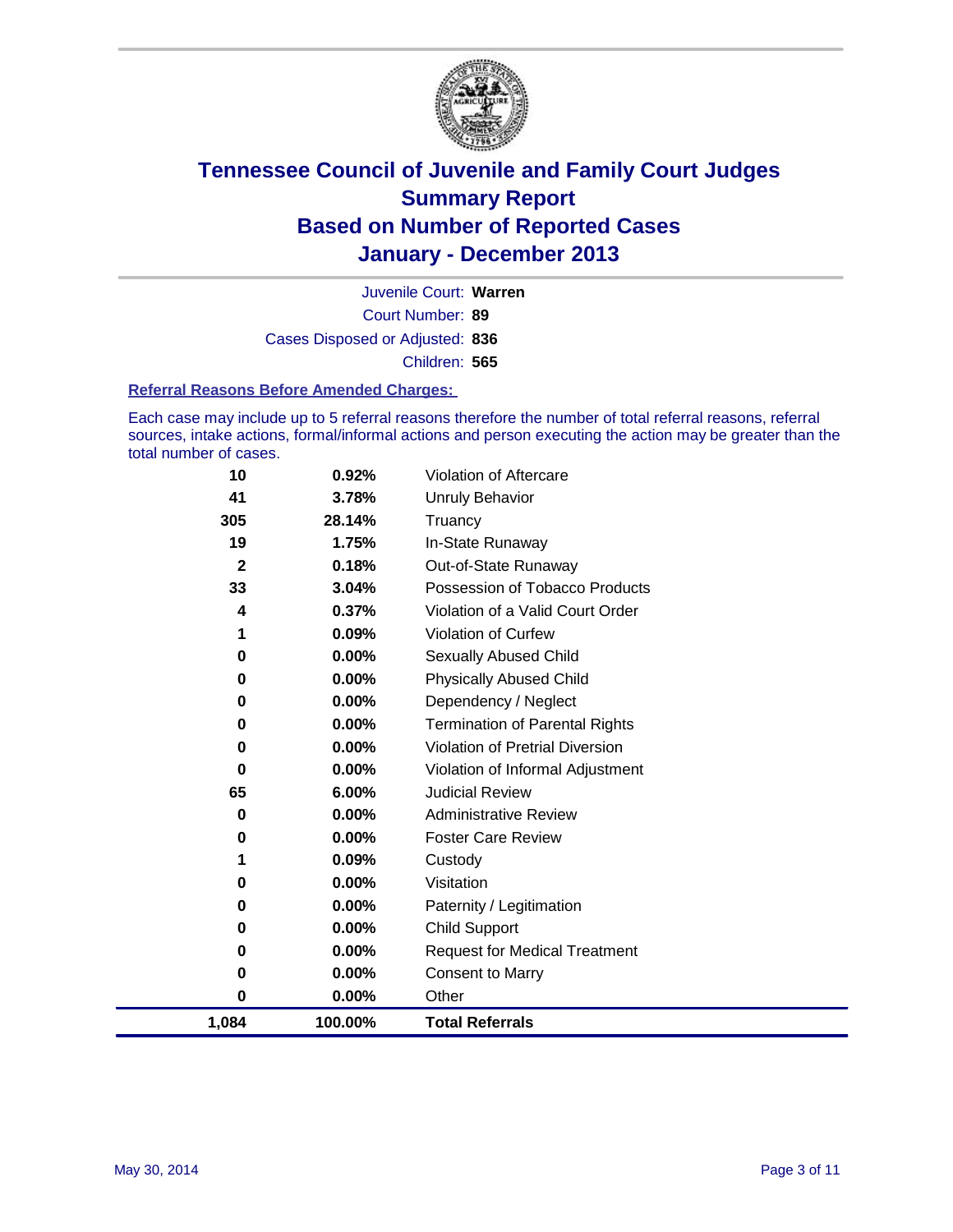

| Juvenile Court: Warren     |                                 |                                   |  |  |
|----------------------------|---------------------------------|-----------------------------------|--|--|
|                            | Court Number: 89                |                                   |  |  |
|                            | Cases Disposed or Adjusted: 836 |                                   |  |  |
|                            |                                 | Children: 565                     |  |  |
| <b>Referral Sources: 1</b> |                                 |                                   |  |  |
| 568                        | 52.40%                          | Law Enforcement                   |  |  |
| 40                         | 3.69%                           | Parents                           |  |  |
| 0                          | 0.00%                           | <b>Relatives</b>                  |  |  |
| 1                          | 0.09%                           | Self                              |  |  |
| School<br>303<br>27.95%    |                                 |                                   |  |  |
| 0                          | $0.00\%$                        | <b>CSA</b>                        |  |  |
| 66                         | 6.09%                           | <b>DCS</b>                        |  |  |
| 0                          | 0.00%                           | Other State Department            |  |  |
| 0                          | 0.00%                           | <b>District Attorney's Office</b> |  |  |
| 88                         | 8.12%                           | <b>Court Staff</b>                |  |  |
| 0                          | 0.00%                           | Social Agency                     |  |  |
| 18                         | 1.66%                           | <b>Other Court</b>                |  |  |
| 0                          | 0.00%                           | Victim                            |  |  |
| 0                          | 0.00%                           | Child & Parent                    |  |  |
| 0                          | $0.00\%$                        | Hospital                          |  |  |
| 0                          | 0.00%                           | Unknown                           |  |  |
| 0                          | $0.00\%$                        | Other                             |  |  |
| 1,084                      | 100.00%                         | <b>Total Referral Sources</b>     |  |  |

### **Age of Child at Referral: 2**

| 565 | 100.00%  | <b>Total Child Count</b> |
|-----|----------|--------------------------|
| 0   | $0.00\%$ | <b>Unknown</b>           |
| 0   | 0.00%    | Ages 19 and Over         |
| 213 | 37.70%   | Ages 17 through 18       |
| 180 | 31.86%   | Ages 15 through 16       |
| 81  | 14.34%   | Ages 13 through 14       |
| 36  | 6.37%    | Ages 11 through 12       |
| 55  | 9.73%    | Ages 10 and Under        |
|     |          |                          |

<sup>1</sup> If different than number of Referral Reasons (1084), verify accuracy of your court's data.

<sup>2</sup> One child could be counted in multiple categories, verify accuracy of your court's data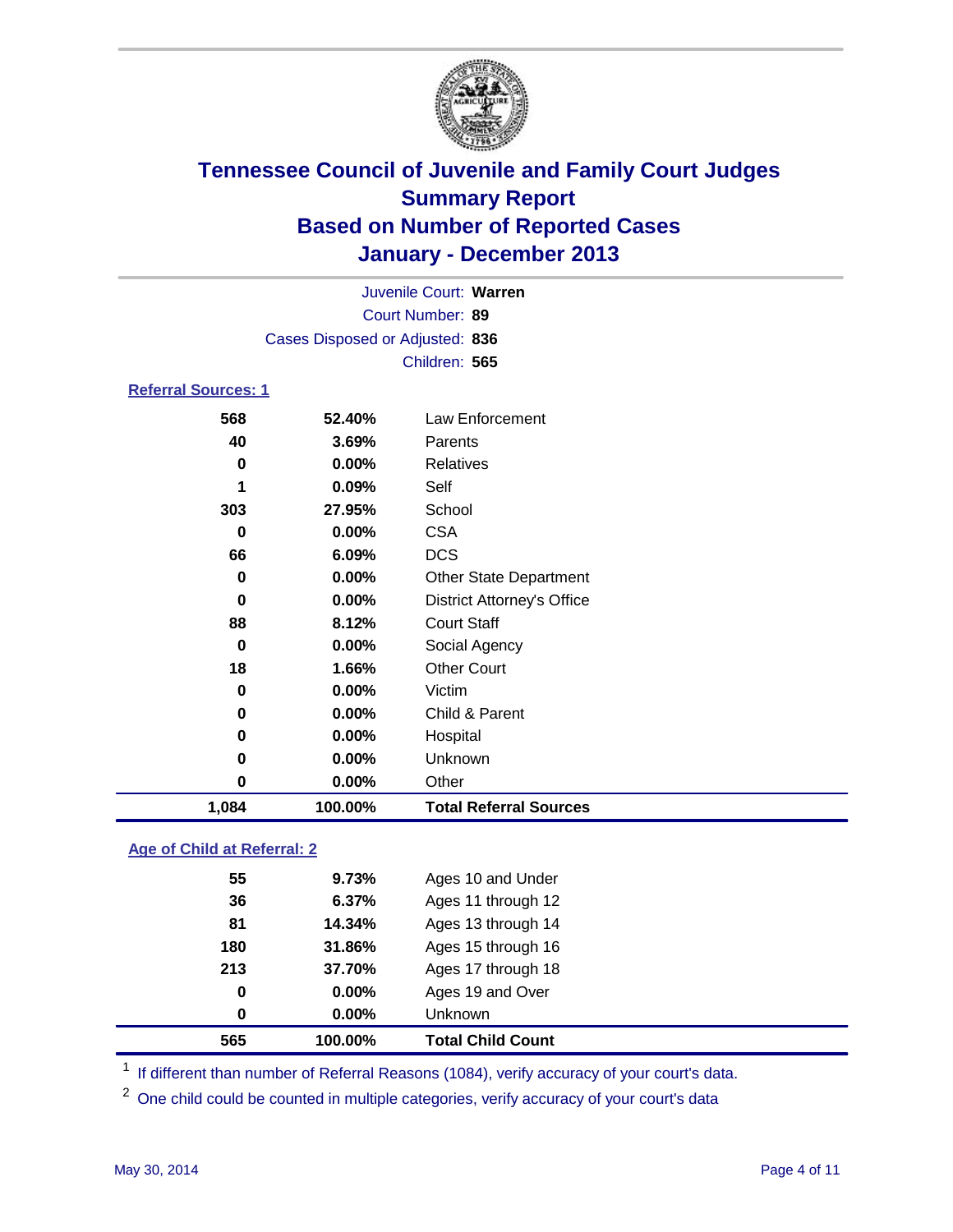

| Juvenile Court: Warren                  |                                 |                          |  |  |  |
|-----------------------------------------|---------------------------------|--------------------------|--|--|--|
| Court Number: 89                        |                                 |                          |  |  |  |
|                                         | Cases Disposed or Adjusted: 836 |                          |  |  |  |
|                                         |                                 | Children: 565            |  |  |  |
| Sex of Child: 1                         |                                 |                          |  |  |  |
| 317                                     | 56.11%                          | Male                     |  |  |  |
| 248                                     | 43.89%                          | Female                   |  |  |  |
| $\bf{0}$                                | 0.00%                           | Unknown                  |  |  |  |
| 565                                     | 100.00%                         | <b>Total Child Count</b> |  |  |  |
| Race of Child: 1                        |                                 |                          |  |  |  |
| 535                                     | 94.69%                          | White                    |  |  |  |
| 17                                      | 3.01%                           | African American         |  |  |  |
| $\bf{0}$                                | 0.00%                           | Native American          |  |  |  |
| 0                                       | 0.00%                           | Asian                    |  |  |  |
| 13                                      | 2.30%                           | Mixed                    |  |  |  |
| $\bf{0}$                                | 0.00%                           | Unknown                  |  |  |  |
| 565                                     | 100.00%                         | <b>Total Child Count</b> |  |  |  |
| <b>Hispanic Origin: 1</b>               |                                 |                          |  |  |  |
| 52                                      | 9.20%                           | Yes                      |  |  |  |
| 513                                     | 90.80%                          | No                       |  |  |  |
| $\pmb{0}$                               | 0.00%                           | Unknown                  |  |  |  |
| 565                                     | 100.00%                         | <b>Total Child Count</b> |  |  |  |
| <b>School Enrollment of Children: 1</b> |                                 |                          |  |  |  |
| 547                                     | 96.81%                          | Yes                      |  |  |  |
| 17                                      | 3.01%                           | <b>No</b>                |  |  |  |
| 1                                       | 0.18%                           | Unknown                  |  |  |  |
| 565                                     | 100.00%                         | <b>Total Child Count</b> |  |  |  |

One child could be counted in multiple categories, verify accuracy of your court's data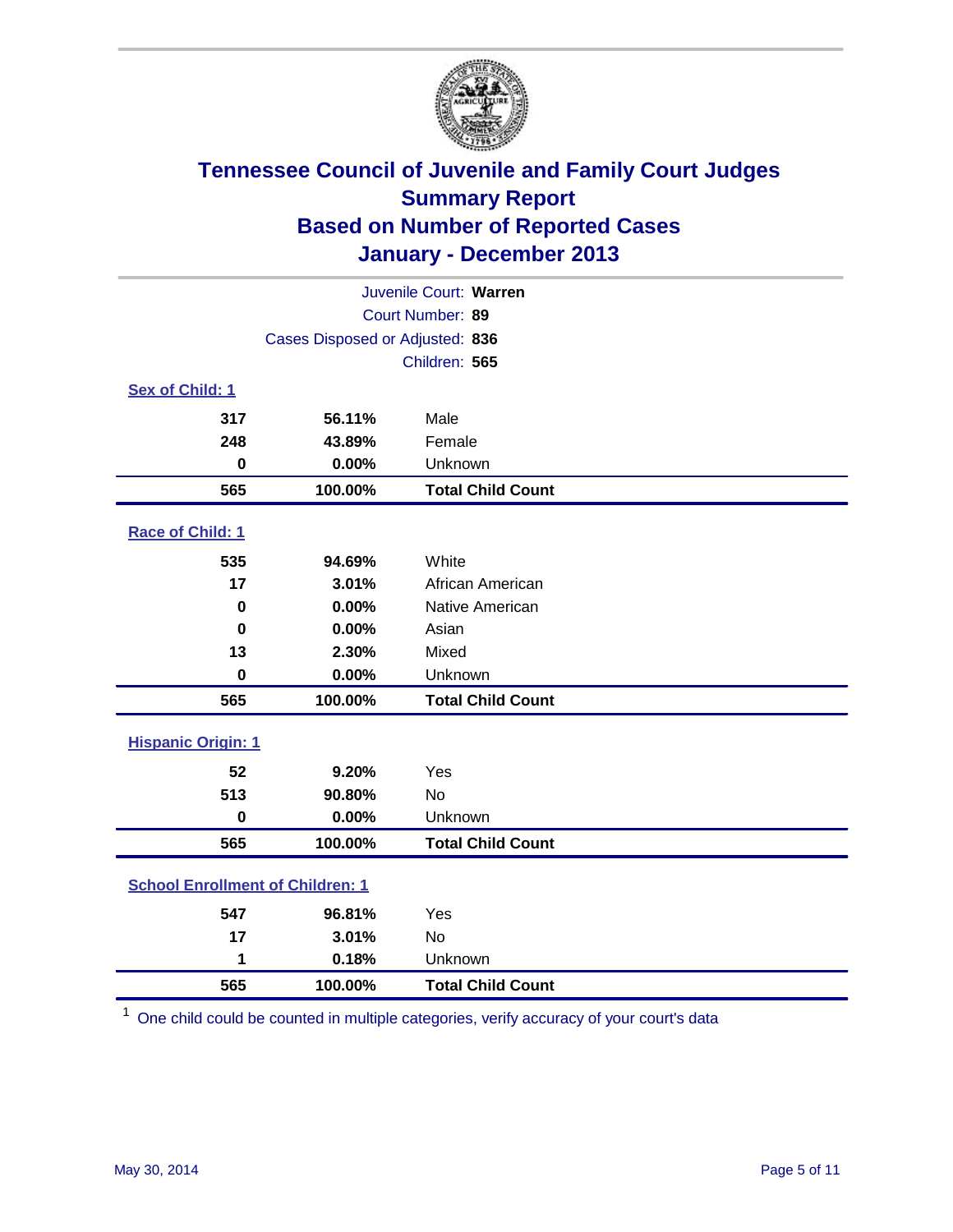

Court Number: **89** Juvenile Court: **Warren** Cases Disposed or Adjusted: **836** Children: **565**

#### **Living Arrangement of Child at Time of Referral: 1**

| 565 | 100.00%  | <b>Total Child Count</b>     |  |
|-----|----------|------------------------------|--|
| 2   | 0.35%    | Other                        |  |
| 1   | 0.18%    | Unknown                      |  |
| 9   | 1.59%    | Independent                  |  |
| 1   | 0.18%    | In an Institution            |  |
| 1   | 0.18%    | In a Residential Center      |  |
| 0   | $0.00\%$ | In a Group Home              |  |
| 1   | 0.18%    | With Foster Family           |  |
| 3   | 0.53%    | <b>With Adoptive Parents</b> |  |
| 37  | 6.55%    | <b>With Relatives</b>        |  |
| 51  | 9.03%    | With Father                  |  |
| 299 | 52.92%   | With Mother                  |  |
| 8   | 1.42%    | With Mother and Stepfather   |  |
| 5   | 0.88%    | With Father and Stepmother   |  |
| 147 | 26.02%   | With Both Biological Parents |  |
|     |          |                              |  |

#### **Type of Detention: 2**

| 836 | 100.00%  | <b>Total Detention Count</b> |  |
|-----|----------|------------------------------|--|
| 0   | $0.00\%$ | Other                        |  |
| 815 | 97.49%   | Does Not Apply               |  |
| 0   | $0.00\%$ | <b>Unknown</b>               |  |
| 0   | $0.00\%$ | <b>Psychiatric Hospital</b>  |  |
| 0   | 0.00%    | Jail - No Separation         |  |
| 0   | $0.00\%$ | Jail - Partial Separation    |  |
| 0   | 0.00%    | Jail - Complete Separation   |  |
| 20  | 2.39%    | Juvenile Detention Facility  |  |
| 1   | 0.12%    | Non-Secure Placement         |  |
|     |          |                              |  |

<sup>1</sup> One child could be counted in multiple categories, verify accuracy of your court's data

If different than number of Cases (836) verify accuracy of your court's data.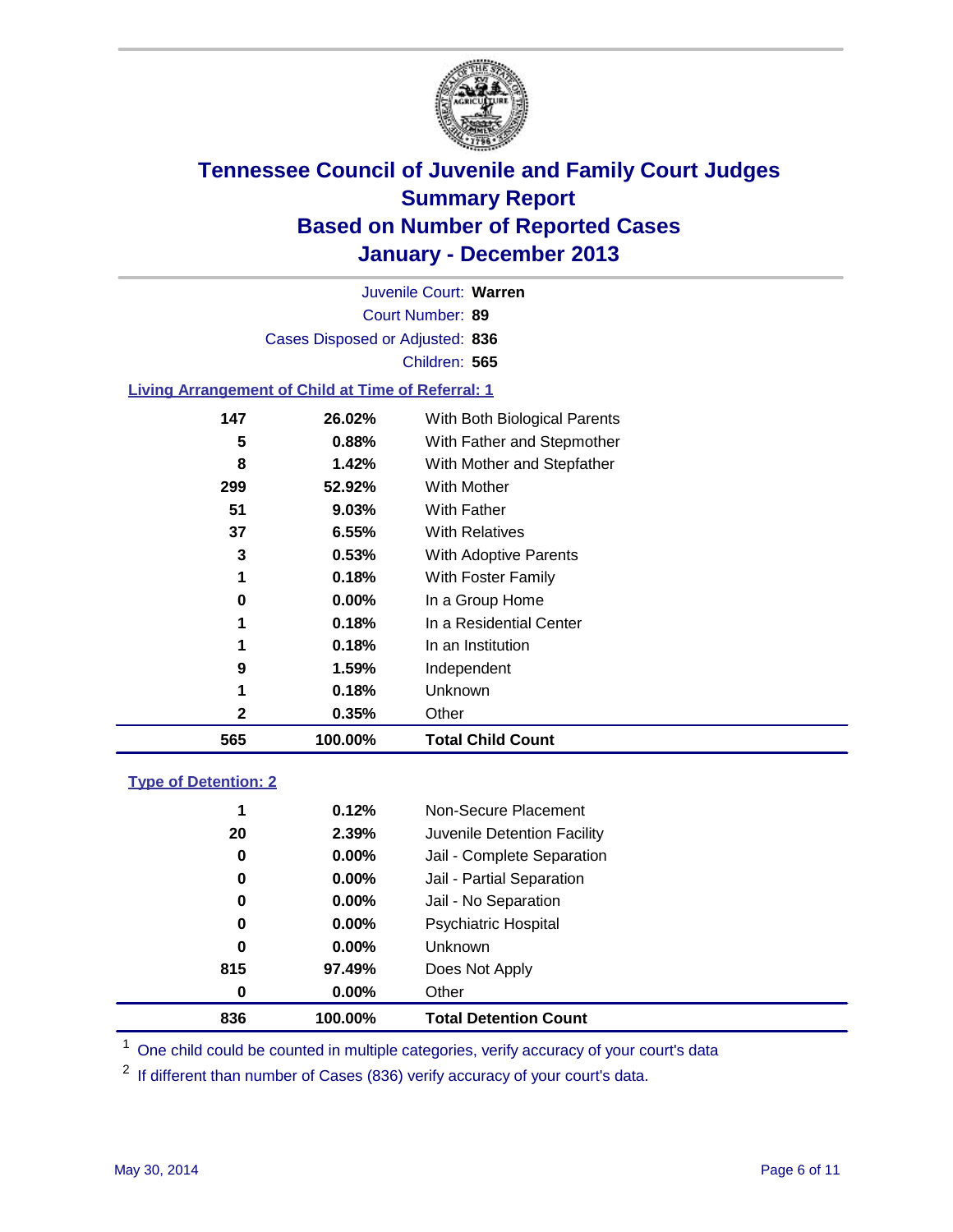

|                                                    | Juvenile Court: Warren          |                                      |  |  |  |  |  |
|----------------------------------------------------|---------------------------------|--------------------------------------|--|--|--|--|--|
|                                                    | Court Number: 89                |                                      |  |  |  |  |  |
|                                                    | Cases Disposed or Adjusted: 836 |                                      |  |  |  |  |  |
|                                                    | Children: 565                   |                                      |  |  |  |  |  |
| <b>Placement After Secure Detention Hearing: 1</b> |                                 |                                      |  |  |  |  |  |
| 8                                                  | 0.96%                           | Returned to Prior Living Arrangement |  |  |  |  |  |
| 1                                                  | 0.12%                           | Juvenile Detention Facility          |  |  |  |  |  |
| $\bf{0}$                                           | 0.00%                           | Jail                                 |  |  |  |  |  |
| 10                                                 | 1.20%                           | Shelter / Group Home                 |  |  |  |  |  |
| $\mathbf{2}$                                       | 0.24%                           | <b>Foster Family Home</b>            |  |  |  |  |  |
| 0                                                  | 0.00%                           | <b>Psychiatric Hospital</b>          |  |  |  |  |  |
| 0                                                  | 0.00%                           | Unknown                              |  |  |  |  |  |
| 815                                                | 97.49%                          | Does Not Apply                       |  |  |  |  |  |
| 0                                                  | 0.00%                           | Other                                |  |  |  |  |  |
| 836                                                | 100.00%                         | <b>Total Placement Count</b>         |  |  |  |  |  |
|                                                    |                                 |                                      |  |  |  |  |  |
| <b>Intake Actions: 2</b>                           |                                 |                                      |  |  |  |  |  |
| 745                                                | 68.73%                          | <b>Petition Filed</b>                |  |  |  |  |  |
| 0                                                  | 0.00%                           | <b>Motion Filed</b>                  |  |  |  |  |  |
| 285                                                | 26.29%                          | <b>Citation Processed</b>            |  |  |  |  |  |
| $\mathbf{2}$                                       | 0.18%                           | Notification of Paternity Processed  |  |  |  |  |  |
| 49                                                 | 4.52%                           | Scheduling of Judicial Review        |  |  |  |  |  |
| 1                                                  | 0.09%                           | Scheduling of Administrative Review  |  |  |  |  |  |
| 0                                                  | 0.00%                           | Scheduling of Foster Care Review     |  |  |  |  |  |
| 0                                                  | 0.00%                           | Unknown                              |  |  |  |  |  |
| 0                                                  | $0.00\%$                        | Does Not Apply                       |  |  |  |  |  |
| $\mathbf 2$                                        | 0.18%                           | Other                                |  |  |  |  |  |
| 1,084                                              | 100.00%                         | <b>Total Intake Count</b>            |  |  |  |  |  |

<sup>1</sup> If different than number of Cases (836) verify accuracy of your court's data.

<sup>2</sup> If different than number of Referral Reasons (1084), verify accuracy of your court's data.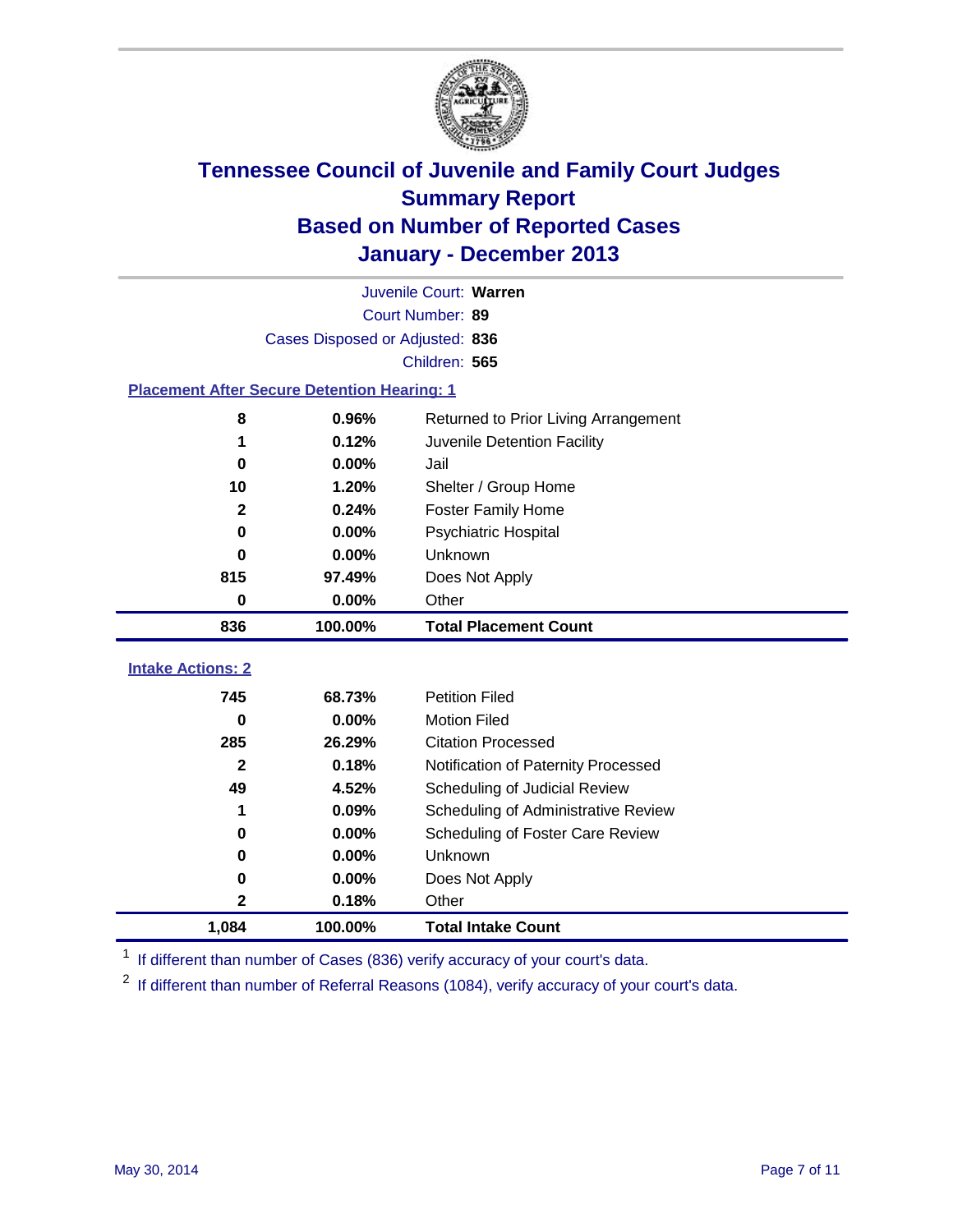

Court Number: **89** Juvenile Court: **Warren** Cases Disposed or Adjusted: **836** Children: **565**

#### **Last Grade Completed by Child: 1**

| 0                       | 0.00%   | Too Young for School     |
|-------------------------|---------|--------------------------|
| 0                       | 0.00%   | Preschool                |
| 8                       | 1.42%   | Kindergarten             |
| 11                      | 1.95%   | 1st Grade                |
| 6                       | 1.06%   | 2nd Grade                |
| 8                       | 1.42%   | 3rd Grade                |
| 11                      | 1.95%   | 4th Grade                |
| 15                      | 2.65%   | 5th Grade                |
| 23                      | 4.07%   | 6th Grade                |
| 32                      | 5.66%   | 7th Grade                |
| 61                      | 10.80%  | 8th Grade                |
| 87                      | 15.40%  | 9th Grade                |
| 144                     | 25.49%  | 10th Grade               |
| 120                     | 21.24%  | 11th Grade               |
| 16                      | 2.83%   | 12th Grade               |
| 0                       | 0.00%   | Non-Graded Special Ed    |
| $\mathbf{2}$            | 0.35%   | <b>GED</b>               |
| 0                       | 0.00%   | Graduated                |
| 19                      | 3.36%   | Never Attended School    |
| $\overline{\mathbf{2}}$ | 0.35%   | Unknown                  |
| $\bf{0}$                | 0.00%   | Other                    |
| 565                     | 100.00% | <b>Total Child Count</b> |

| <b>Enrolled in Special Education: 1</b> |
|-----------------------------------------|
|                                         |

| 565 | 100.00% | <b>Total Child Count</b> |
|-----|---------|--------------------------|
| 1   | 0.18%   | <b>Unknown</b>           |
| 532 | 94.16%  | No                       |
| 32  | 5.66%   | Yes                      |
|     |         |                          |

One child could be counted in multiple categories, verify accuracy of your court's data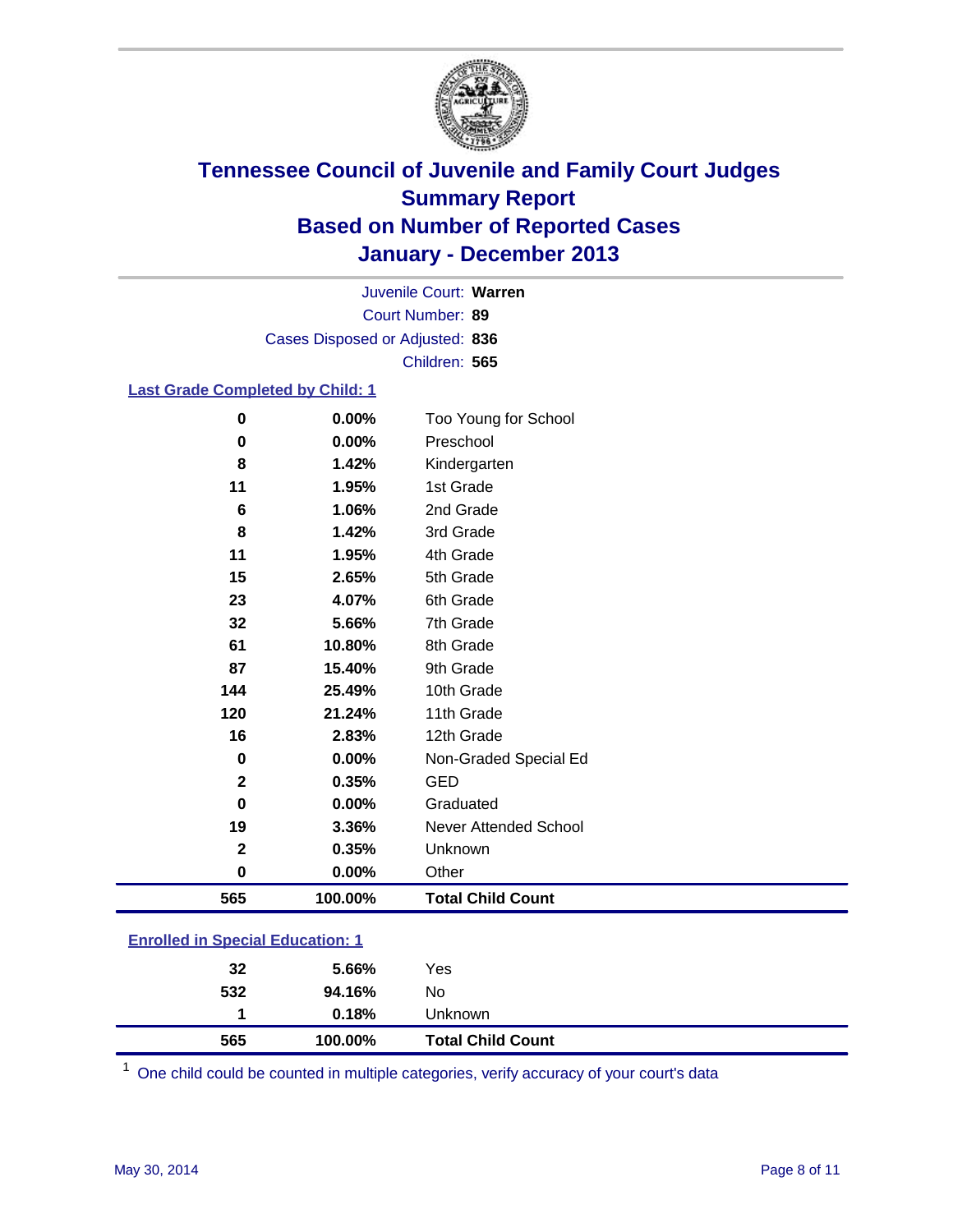

|                              |                                 | Juvenile Court: Warren    |
|------------------------------|---------------------------------|---------------------------|
|                              |                                 | Court Number: 89          |
|                              | Cases Disposed or Adjusted: 836 |                           |
|                              |                                 | Children: 565             |
| <b>Action Executed By: 1</b> |                                 |                           |
| 895                          | 82.56%                          | Judge                     |
| 0                            | $0.00\%$                        | Magistrate                |
| 189                          | 17.44%                          | <b>YSO</b>                |
| 0                            | 0.00%                           | Other                     |
| 0                            | 0.00%                           | Unknown                   |
| 1,084                        | 100.00%                         | <b>Total Action Count</b> |

### **Formal / Informal Actions: 1**

| 50       | 4.61%    | Dismissed                                        |
|----------|----------|--------------------------------------------------|
| 0        | $0.00\%$ | Retired / Nolle Prosequi                         |
| 319      | 29.43%   | <b>Complaint Substantiated Delinquent</b>        |
| 472      | 43.54%   | <b>Complaint Substantiated Status Offender</b>   |
| 0        | 0.00%    | <b>Complaint Substantiated Dependent/Neglect</b> |
| 0        | $0.00\%$ | <b>Complaint Substantiated Abused</b>            |
| 0        | $0.00\%$ | <b>Complaint Substantiated Mentally III</b>      |
| 193      | 17.80%   | Informal Adjustment                              |
| 0        | $0.00\%$ | <b>Pretrial Diversion</b>                        |
| 0        | $0.00\%$ | <b>Transfer to Adult Court Hearing</b>           |
| 0        | $0.00\%$ | Charges Cleared by Transfer to Adult Court       |
| $\bf{0}$ | $0.00\%$ | Special Proceeding                               |
| 50       | 4.61%    | <b>Review Concluded</b>                          |
| 0        | $0.00\%$ | Case Held Open                                   |
| 0        | $0.00\%$ | Other                                            |
| 0        | $0.00\%$ | Unknown                                          |
| 1,084    | 100.00%  | <b>Total Action Count</b>                        |

<sup>1</sup> If different than number of Referral Reasons (1084), verify accuracy of your court's data.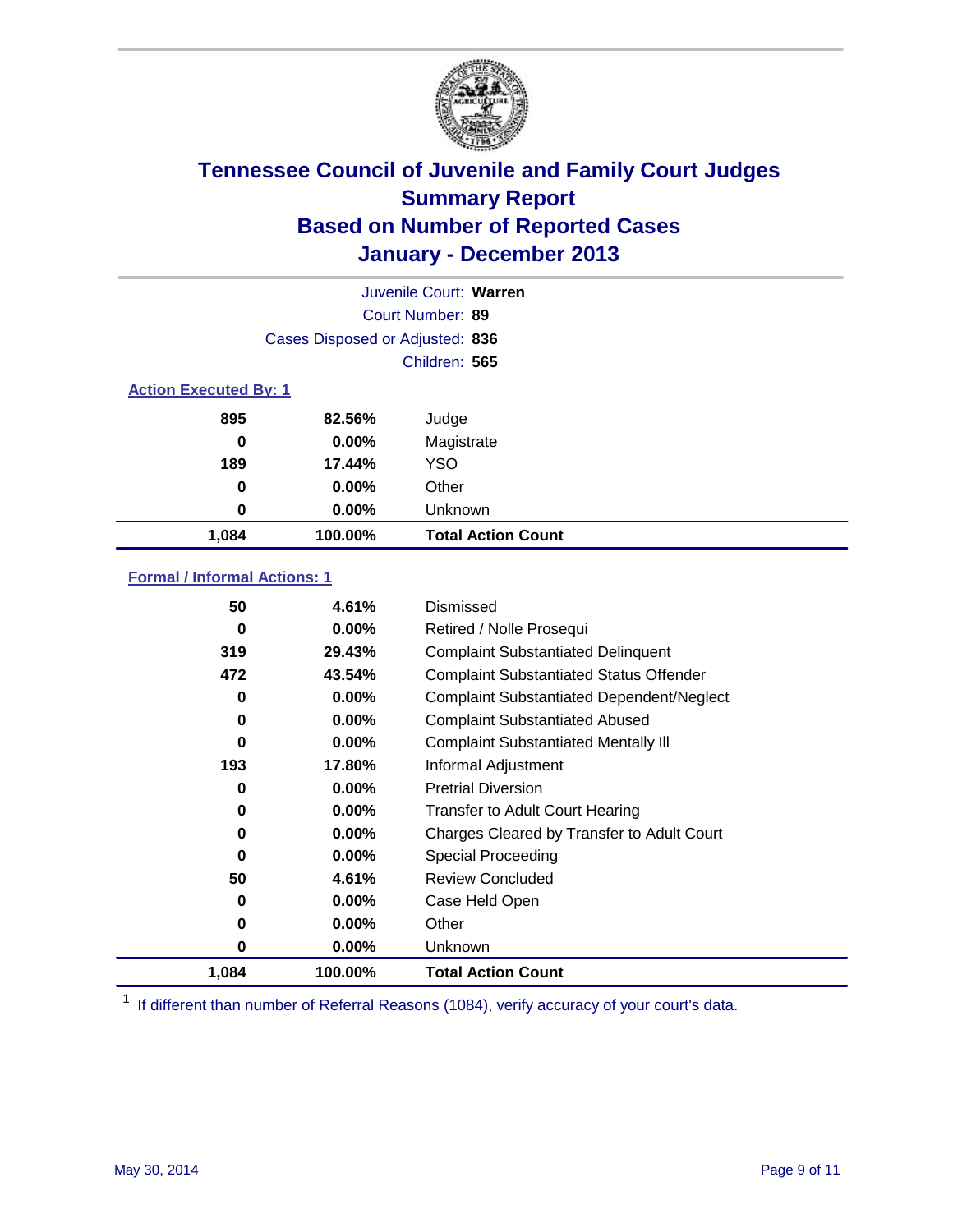

|                       |                                 | Juvenile Court: Warren                                |
|-----------------------|---------------------------------|-------------------------------------------------------|
|                       |                                 | Court Number: 89                                      |
|                       | Cases Disposed or Adjusted: 836 |                                                       |
|                       |                                 | Children: 565                                         |
| <b>Case Outcomes:</b> |                                 | There can be multiple outcomes for one child or case. |
| 65                    | 2.33%                           | Case Dismissed                                        |
| 0                     | 0.00%                           | Case Retired or Nolle Prosequi                        |
| 202                   | 7.24%                           | Warned / Counseled                                    |
| 14                    | 0.50%                           | <b>Held Open For Review</b>                           |
| 43                    | 1.54%                           | Supervision / Probation to Juvenile Court             |
| 1                     | 0.04%                           | <b>Probation to Parents</b>                           |
| 0                     | 0.00%                           | Referral to Another Entity for Supervision / Service  |
| 135                   | 4.84%                           | Referred for Mental Health Counseling                 |
| 106                   | 3.80%                           | Referred for Alcohol and Drug Counseling              |
| 0                     | $0.00\%$                        | <b>Referred to Alternative School</b>                 |
| 0                     | 0.00%                           | Referred to Private Child Agency                      |
| 164                   | 5.88%                           | Referred to Defensive Driving School                  |
| 0                     | 0.00%                           | Referred to Alcohol Safety School                     |
| 0                     | 0.00%                           | Referred to Juvenile Court Education-Based Program    |
| 161                   | 5.77%                           | Driver's License Held Informally                      |
| 0                     | 0.00%                           | <b>Voluntary Placement with DMHMR</b>                 |
| 0                     | 0.00%                           | <b>Private Mental Health Placement</b>                |
| 0                     | 0.00%                           | <b>Private MR Placement</b>                           |
| 0                     | 0.00%                           | Placement with City/County Agency/Facility            |
| 0                     | 0.00%                           | Placement with Relative / Other Individual            |
| 504                   | 18.06%                          | Fine                                                  |
| 440                   | 15.77%                          | <b>Public Service</b>                                 |
| 13                    | 0.47%                           | Restitution                                           |
| 0                     | 0.00%                           | <b>Runaway Returned</b>                               |
| 77                    | 2.76%                           | No Contact Order                                      |
| 3                     | 0.11%                           | Injunction Other than No Contact Order                |
| 40                    | 1.43%                           | <b>House Arrest</b>                                   |
| 143                   | 5.13%                           | <b>Court Defined Curfew</b>                           |
| 0                     | 0.00%                           | Dismissed from Informal Adjustment                    |
| 1                     | 0.04%                           | <b>Dismissed from Pretrial Diversion</b>              |
| 6                     | 0.22%                           | Released from Probation                               |
| 1                     | 0.04%                           | <b>Transferred to Adult Court</b>                     |
| 0                     | $0.00\%$                        | <b>DMHMR Involuntary Commitment</b>                   |